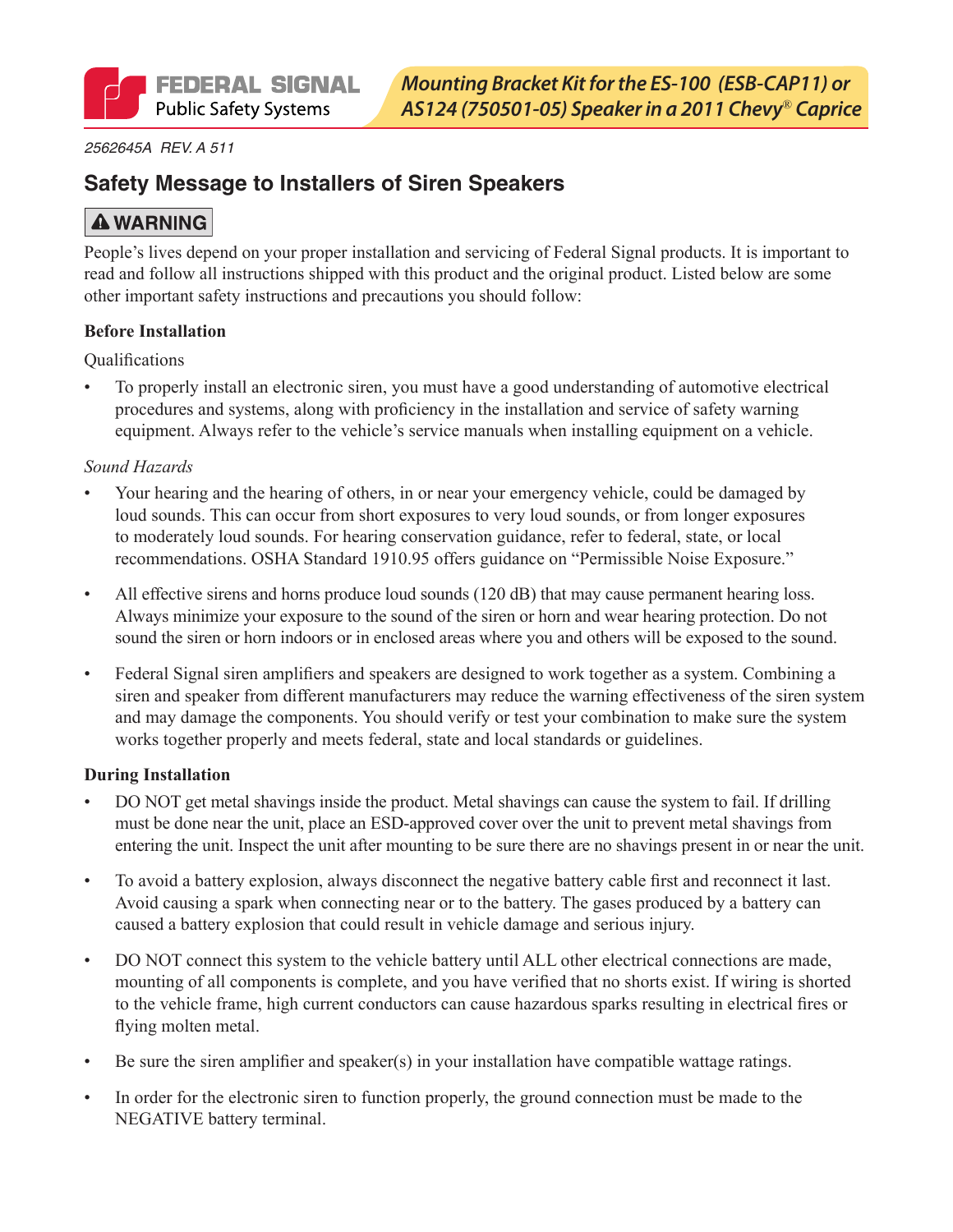- Sound output will be severely reduced if any objects are in front of the speaker. If maximum sound output is required for your application, you should ensure that the front of the speaker is clear of any obstructions.
- Install the speaker(s) as far forward on the vehicle as possible, in a location that provides maximum signaling effectiveness while minimizing the sound reaching the vehicle's occupants. Refer to the National Institute of Justice guide 500-00 for further information.
- Mounting the speakers behind the grille will reduce the sound output and warning effectiveness of the siren system. Before mounting speakers behind the grille, make sure the vehicle operators are trained and understand that this type of installation is less effective for warning others.
- Sound propagation and warning effectiveness will be severely reduced if the speaker is not facing forward. Carefully follow the installation instructions and always install the speaker with the projector facing forward.
- DO NOT install the speaker(s) or route the speaker wires where they may interfere with the operation of airbag sensors.
- • If a vehicle seat is temporary removed, verify with the vehicle manufacturer if the seat needs to be recalibrated for proper airbag deployment.
- Installation of two speakers requires that you wire the speakers in phase.
- Never attempt to install aftermarket equipment, which connects to the vehicle wiring, without reviewing a vehicle wiring diagram, which is available from the vehicle manufacturer. Insure that your installation will not affect vehicle operation and safety functions or circuits. Always check vehicle for proper operation after installation.
- DO NOT install equipment or route wiring or cord in the deployment path of an airbag.
- Locate the control head so the vehicle, controls, and microphone can be operated safely.
- When drilling into a vehicle structure, be sure that both sides of the surface are clear of anything that could be damaged.
- If a vehicle seat is temporarily removed, verify with the vehicle manufacturer if the seat needs to be recalibrated for proper airbag deployment.

#### **After Installation**

- After installation, test the siren system and light system to ensure that it is operating properly.
- Test all vehicle functions, including horn operation, vehicle safety functions and vehicle light systems, to ensure proper operation. Ensure that installation has not affected vehicle operation or changed any vehicle safety function or circuit.
- After testing is complete, provide a copy of these instructions to the instructional staff and all operating personnel.
- File these instructions in a safe place and refer to them when maintaining or reinstalling the product.

Failure to follow all safety precautions and instructions may result in property damage, serious injury, or death.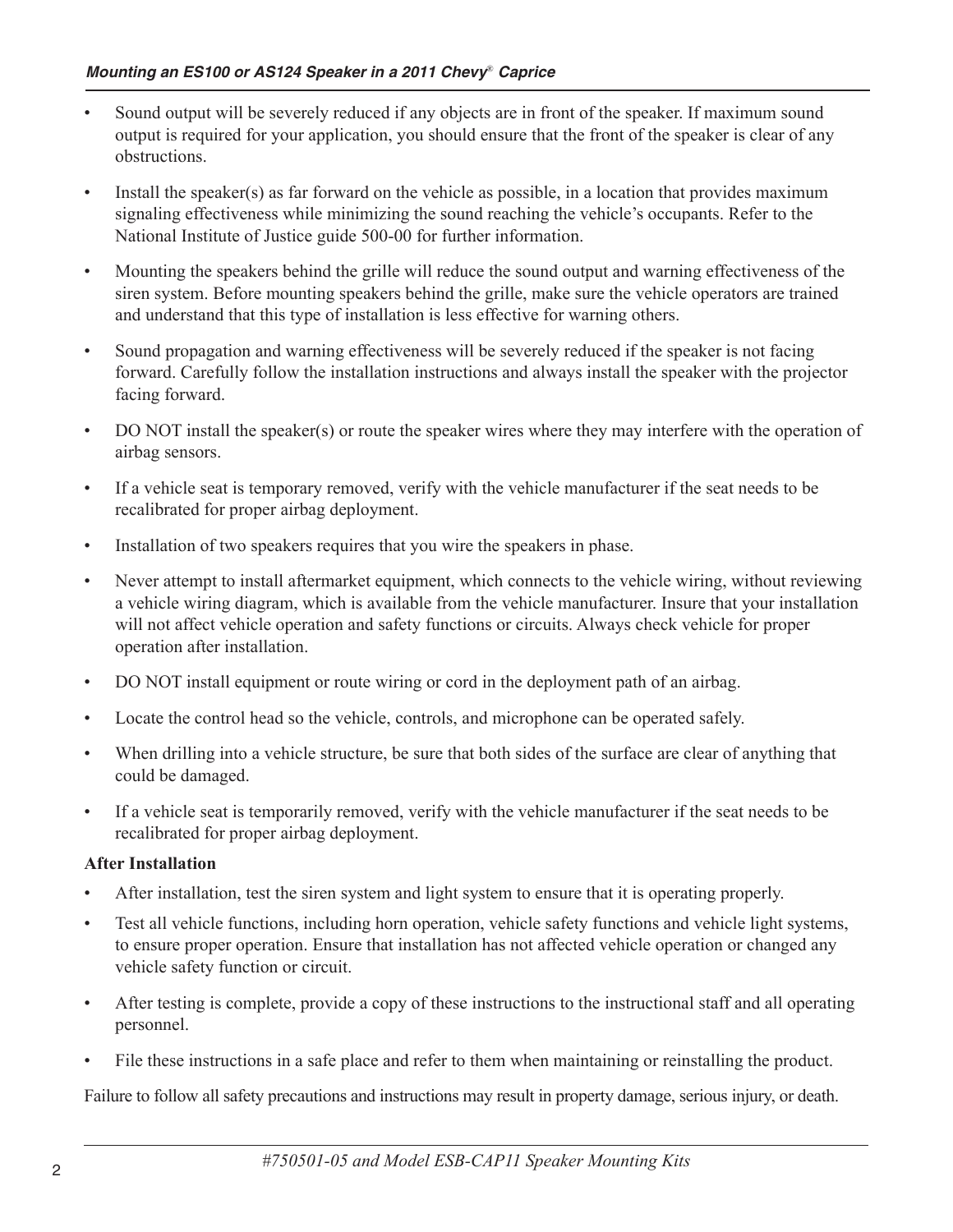## **Product Overview**

Your shipment contains either mounting kit Part No. 750501-05 for the AS124 (750501) speaker or a Mounting Kit Model ESB-CAP11 for the Model ES100 speaker. The kit mounts the speaker below the driver-side headlight on a 2011 Chevrolet® Caprice using the existing holes in the vehicle frame member. The Model ES100 speaker includes the mounting bracket and hardware from the ESB-U mounting kit.

**IMPORTANT:** The ES100 and AS124 speakers comply with the requirements of SAE J1849 EVS3 and CCR Title 13 Class A when they are used with Federal Signal electronic sirens.

# **Unpacking the Kit**

After unpacking the product, inspect it for damage that may have occurred in transit. If it has been damaged, do not attempt to install or operate it. File a claim immediately with the carrier, stating the extent of damage. Carefully check all envelopes, shipping labels, and tags before removing or destroying them. Ensure that the parts listed in Table 1 are included in the package. If you are missing any parts, contact Customer Support at 1-800-264-3578, 7 a.m. to 5 p.m., Monday through Friday (CT).

| Qty. | <b>Description</b>      | <b>Part Number</b> |
|------|-------------------------|--------------------|
|      | <b>Bracket</b>          | 8567216            |
|      | Bolt, 5/16"-18 x 4-3/4" | 7002A005-76        |
|      | Locknut, 5/16"-18, SS   | 7058049            |
|      | Washer, Fender          | 7072302            |
|      | Washer, Flat, 5/16"     | 7072A031           |

## **Mounting the Speaker**

**A WARNING** 

*ES100 MOUNTING PRECAUTIONS—To avoid reducing the sound output and damaging the speaker, ensure that the speaker is mounted with the wires protruding from the bottom of the speaker.*

To mount the speaker:

- **1.** To gain access to the frame rail in front of the left front tire, disassemble the vehicle per the manufacturer's service manual.
- **2.** See Figure 1 on page 4. Attach the bracket to the frame rail in front of the left front tire through the existing 3/4" hole using the supplied 5/16" bolt, locknut, and washers.
- **3.** Mount the speaker:
	- ✓ **AS124 speaker:** Mount the speaker to the bracket through the two 5/16" holes using the 1/4" hardware supplied with the speaker. See Figure 1 on page 4 and Figure 2 on page 5.
	- ✓ **ES100 speaker:** Attach the ESB-U bracket to the frame-rail bracket using the four 1/4" lockwashers and thread-forming screws supplied with the U-bracket (see Doc. No. 2562461). Mount the ES100 speaker to the U-bracket using the two 5/16"-18 screws supplied with the speaker. See Figure 3 on page 5. Ensure that the speaker is perpendicular to the ground.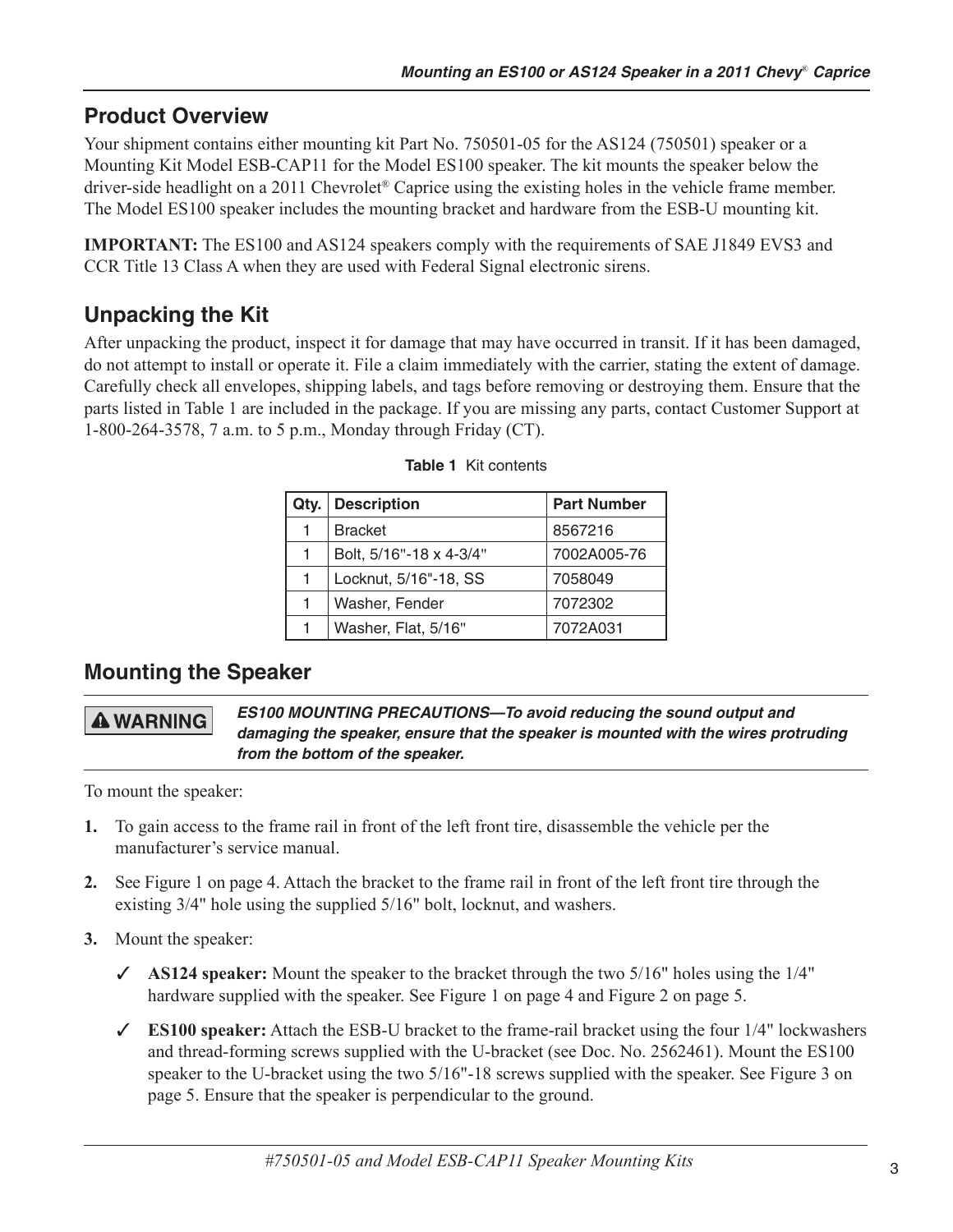- **4.** Connect the two leads from the speaker to the speaker cable. Refer to the instructions provided with the electronic siren for details.
- **5.** Test the speaker for proper operation as well as the emergency warning system to ensure that it is operating properly. See the next two sections starting on page 6 for warnings and instructions.
- **6.** Reassemble the vehicle.





<sup>4</sup> *#750501-05 and Model ESB-CAP11 Speaker Mounting Kits*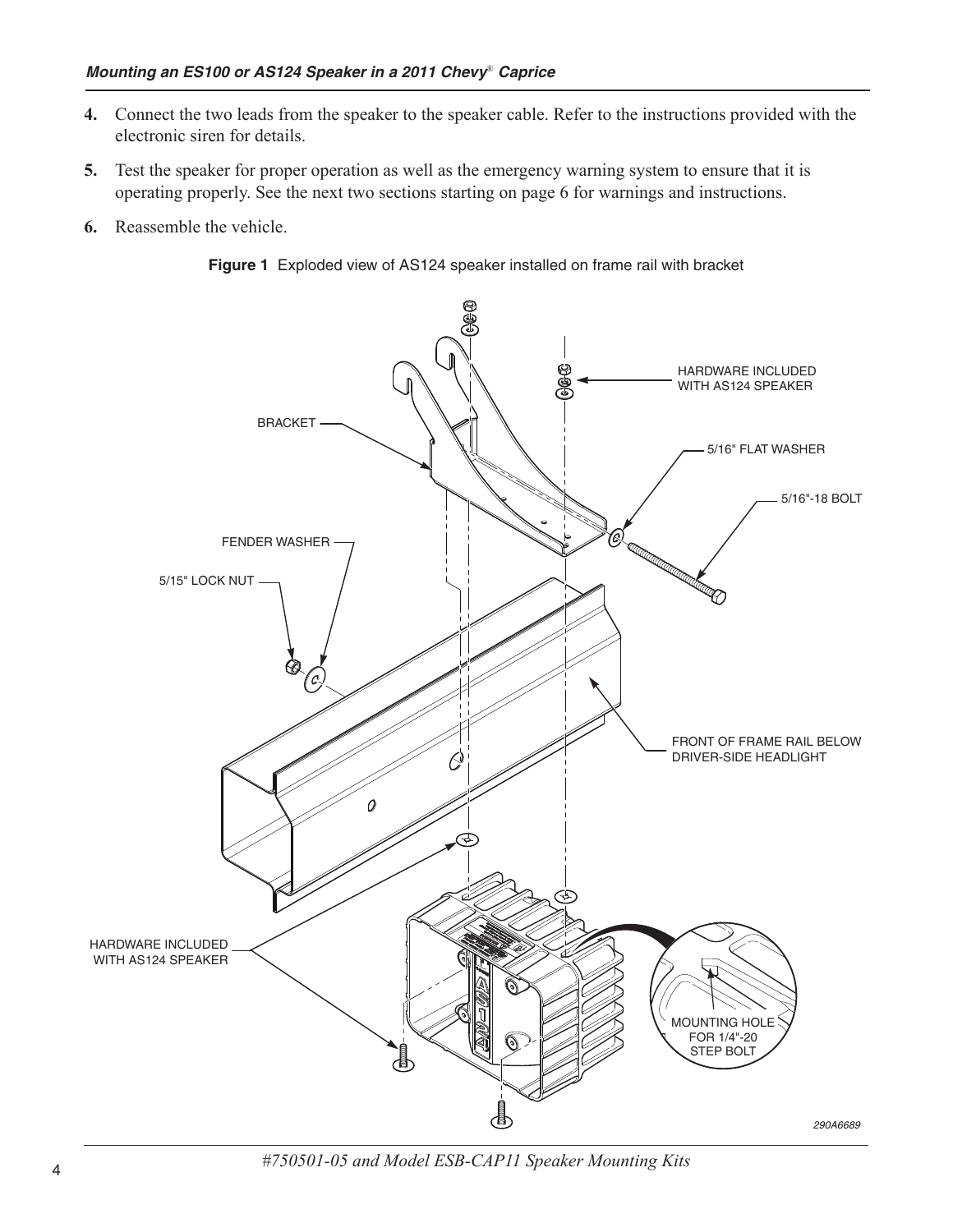

**Figure 2** AS124 speaker installed on frame rail with bracket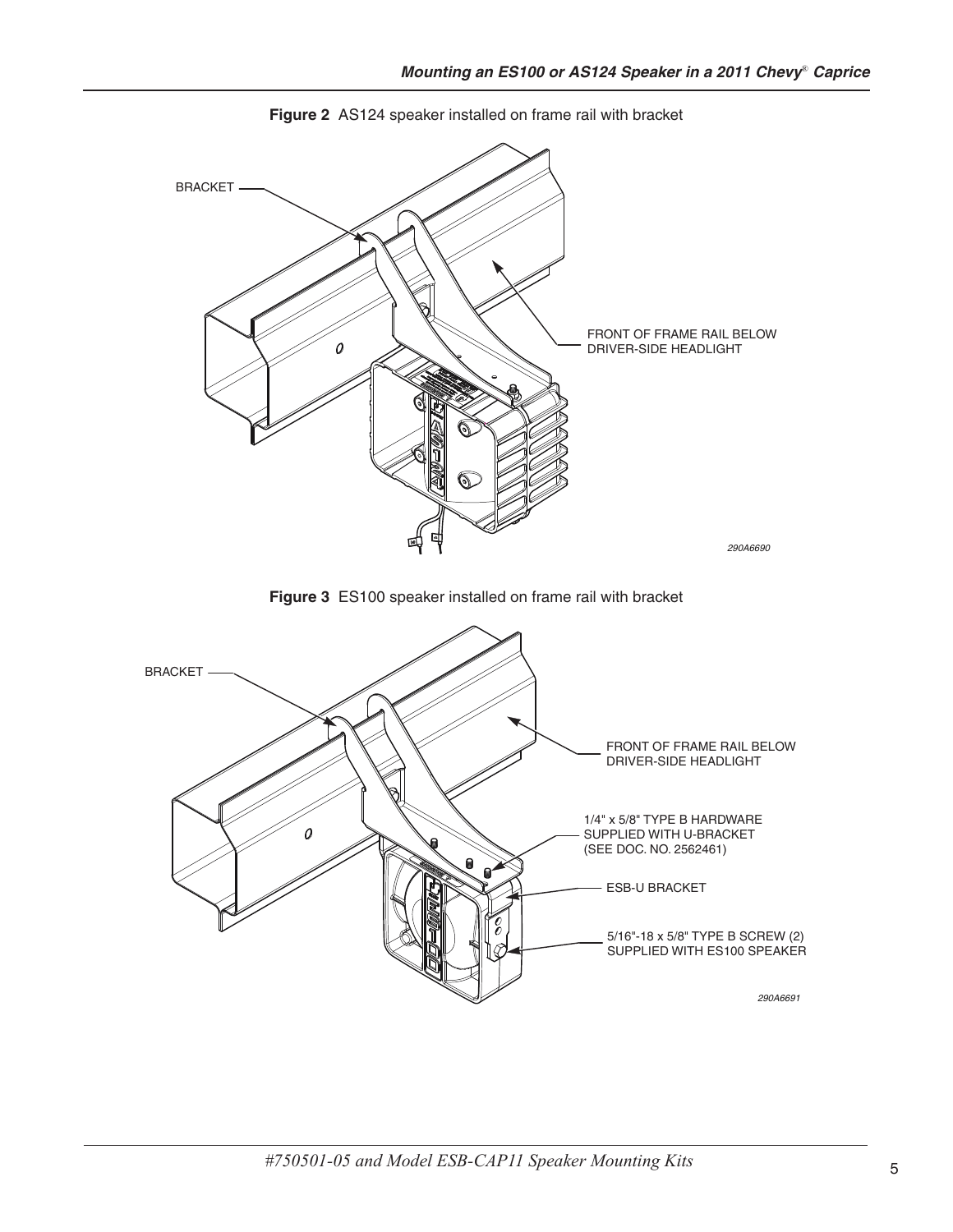## **Safety Message to Operators of Federal Signal Electronic Sirens and Light/Sound Systems**

## **A WARNING**

The lives of people depend on your safe operation of Federal products. It is important to read and follow all instructions shipped with the products. In addition, listed below are some other important safety instructions and precautions you should follow:

### *Qualifications*

To properly use an electronic siren and speaker(s), you must have a good understanding of general vehicle operation, a high proficiency in the use of safety warning equipment, and thorough knowledge of state and federal UNIFORM TRAFFIC CODES.

### *Sound Hazards*

- Your hearing and the hearing of others, in or close to your emergency vehicle, could be damaged by loud sounds. This can occur from short exposures to very loud sounds, or from longer exposures to moderately loud sounds. For hearing conservation guidance, refer to federal, state, or local recommendations. OSHA Standard 1910.95 offers guidance on "Permissible Noise Exposure."
- All effective sirens and horns produce loud sounds (120 dB) that may cause permanent hearing loss. Always minimize your exposure to siren sound, roll up your windows and wear hearing protection. Do not sound the siren indoors or in enclosed areas where you and others will be exposed to the sound. Only use the siren for emergency response situations.

#### *Sound Limitations*

- Before using the vehicle, check to see if the siren speakers are concealed from view. If the siren speaker is not in clear view on the front of the vehicle, use extra caution when operating the vehicle. A concealed siren speaker installation is less effective at warning others.
- Maximum sound output will be severely reduced if any objects are in front of the speaker. If your installation has obstructions in front of the speaker, drive even more cautiously.
- Frequently inspect the speaker to ensure that it is clear of any obstruction, such as mud or snow, which will reduce maximum sound output.

#### *Signaling Limitations*

- Be aware that the use of your visual and audible signaling devices does not give you the right to force your way through traffic. Your emergency lights, siren, and actions are REQUESTING the right-of-way.
- • Although your warning system is operating properly, it may not alert everyone. People may not hear, see, or heed your warning signal. You must recognize this fact and continue driving cautiously.
- Situations may occur which obstruct your warning signal when natural or man-made objects are between your vehicle and others. This can also occur when you raise your hood or trunk lid. If these situations occur, be especially careful.

#### *Driving Limitations*

At the start of your shift, you should ensure that the light/sound system is securely attached to the vehicle and operating properly.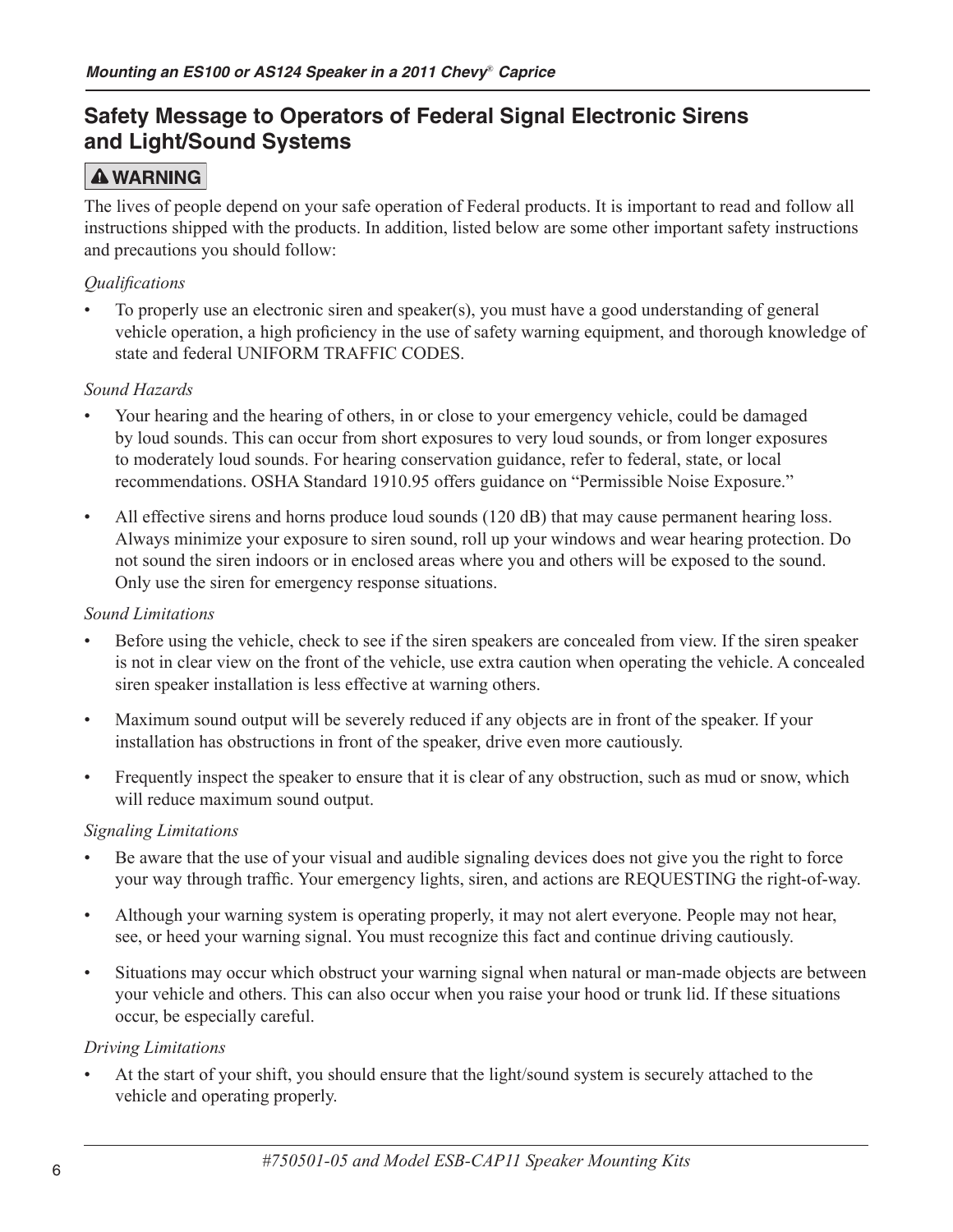- If the unique combination of emergency vehicle equipment installed in your vehicle has resulted in the siren controls being installed in a position that does not allow you to operate them by touch only, OPERATE CONTROLS ONLY WHILE YOUR VEHICLE IS STOPPED.
- • If driving conditions require your full attention, you should avoid operating the siren controls while the vehicle is in motion.

### *Continuing Education*

File these instructions in a safe place and refer to them periodically. Give a copy of these instructions to new recruits and trainees.

Failure to follow these safety precautions may result in property damage, serious injury, or death.

## **Testing the Installation**

### **A WARNING**

*SOUND HAZARD—All effective sirens and horns produce loud sounds (120 dB) that may cause permanent hearing loss. Always minimize your exposure to the sound of the siren and horn and wear hearing protection. Do not sound the siren or horn indoors or in enclosed areas where you and others will be exposed to the sound.*

# **A WARNING**

*LIGHT HAZARD—To be an effective warning device, an emergency warning system produces bright light that can be hazardous to your eyesight when viewed at a close range. Do not stare directly into the lights at a close range or permanent damage to your eyesight may occur.*

After testing the installation, test the emergency warning system to ensure that it is operating properly. Also test all vehicle functions, including horn operation, vehicle safety functions, and vehicle lighting systems to ensure proper operation. Ensure that the installation has not affected the vehicle operation or changed any vehicle safety functions or circuits.

Do not test the sound and light system of the vehicle while driving. Operating the vehicle warning systems may pose a hazard to the operator and other drivers if the systems do not function as expected. Test the vehicle only in a controlled environment. After testing is complete, provide a copy of these instructions to the instructional staff and all operating personnel.

# **Getting Technical Support and Service**

The speaker has no field-serviceable parts. Opening the speaker will void the warranty. The Federal Signal factory can and will service your speaker. If you are experiencing problems with the speaker, please contact:

Federal Signal Corporation Service Department Public Safety Systems Phone: 1-800-433-9132 Fax: 1-800-343-9706 Email: empserviceinfo@fedsig.com